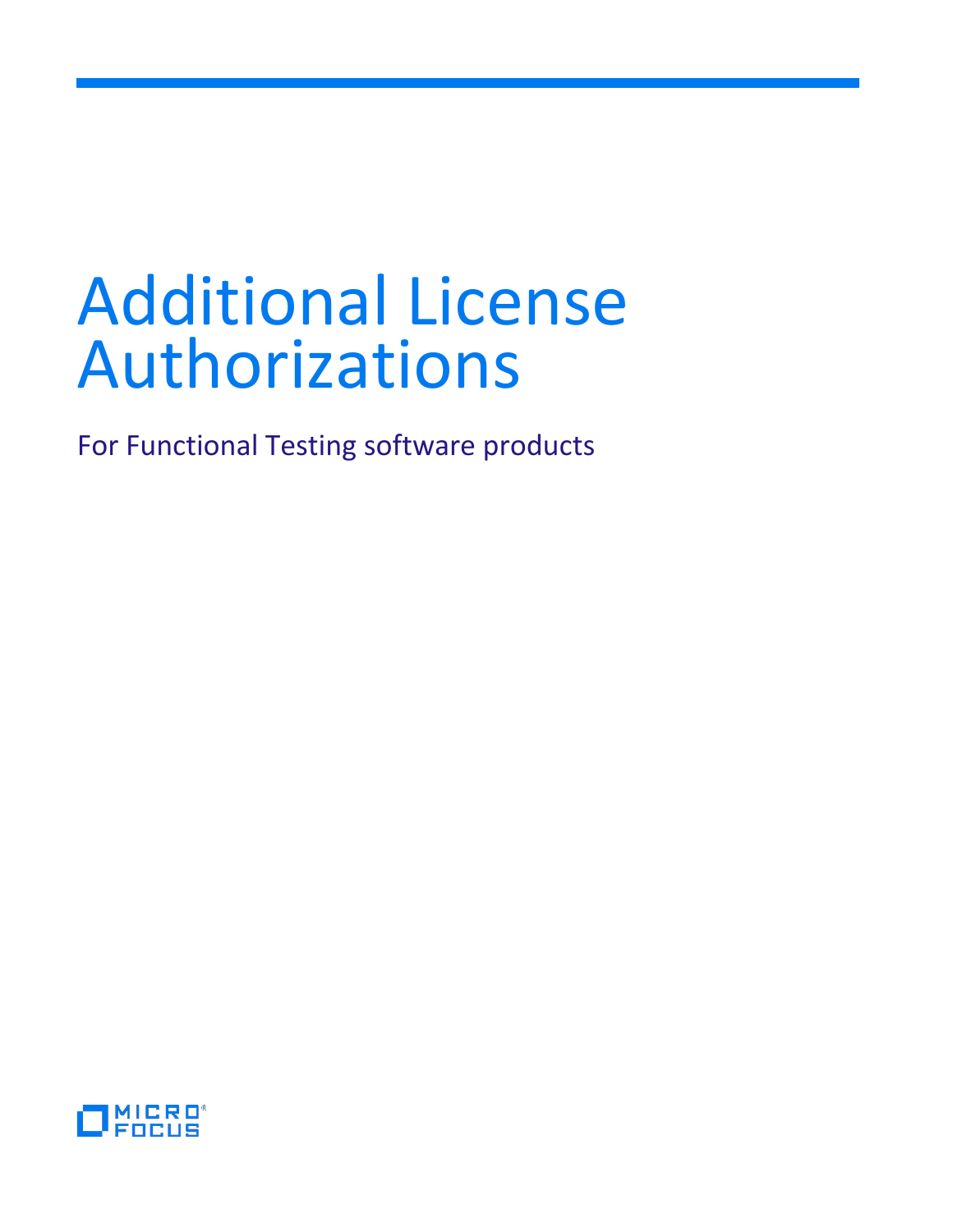## **Products and suites covered**

| <b>Products</b>                                                                                                                                                              | E-LTU or<br>E-Media<br>available* | <b>Perpetual License</b><br>Non-production<br>use category ** | <b>Term License</b><br>Non-production<br>use category (if<br>available) |
|------------------------------------------------------------------------------------------------------------------------------------------------------------------------------|-----------------------------------|---------------------------------------------------------------|-------------------------------------------------------------------------|
| Business Process Testing (previously called HPE Business Process Testing)                                                                                                    | Yes                               | Class 1                                                       | Class 3                                                                 |
| Functional Testing (previously called HPE Functional Testing)                                                                                                                | Yes                               | Class 1                                                       | Class 3                                                                 |
| Quick Test Professional Essentials (previously called HPE Quick Test<br>Professional Essentials)                                                                             | Yes                               | Class 1                                                       | Class 3                                                                 |
| Service Test (previously called HPE Service Test)                                                                                                                            | Yes                               | Class 1                                                       | Class 3                                                                 |
| UFT Developer (previously called Unified Functional Testing Pro Edition,<br>HPE Unified Functional Testing Pro Edition and HP Lean Functional<br>Testing)                    | Yes                               | Class 1                                                       | Class 3                                                                 |
| UFT Mobile Add-On (previously called Mobile Center Add-On and HPE<br>Mobile Center Add-On)                                                                                   | Yes                               | Class 3                                                       | Class 3                                                                 |
| UFT One (previously called Unified Functional Testing Enterprise Edition,<br>HPE Unified Functional Testing Enterprise Edition and HPE Unified<br><b>Functional Testing)</b> | Yes                               | Class 1                                                       | Class 3                                                                 |
| UFT Ultimate Edition (previously called Unified Functional Testing<br>Ultimate Edition and HPE Unified Functional Testing Ultimate Edition)                                  | Yes                               | Class 1                                                       | Class 3                                                                 |

| <b>Suites</b>                                                                                  | E-LTU or<br>E-Media<br>available <sup>*</sup> | <b>Perpetual License</b><br>Non-production<br>use category ** | <b>Term License</b><br>Non-production<br>use category (if<br>available) |
|------------------------------------------------------------------------------------------------|-----------------------------------------------|---------------------------------------------------------------|-------------------------------------------------------------------------|
| UFT Mobile Express Edition (previously called Mobile Center Express<br>Edition)                | Yes                                           | Class $3***$                                                  | Class 3                                                                 |
| UFT Mobile Pro Edition version 1 (previously called Mobile Center Pro<br>Edition version 1)    | Yes                                           | Class $3***$                                                  | Class 3                                                                 |
| UFT Mobile Pro Edition version 2 (previously called Mobile Center Pro<br>Edition version 2)    | Yes                                           | Class $3***$                                                  | Class 3                                                                 |
| UFT Mobile Enterprise Edition (previously called Mobile Center<br>Enterprise Edition)          | Yes                                           | Class 1                                                       | Class 3                                                                 |
| UFT Mobile Ultimate Edition (previously called Mobile Center Ultimate<br>Edition)              | Yes                                           | Class 1                                                       | Class 3                                                                 |
| Synthetic Mobile Monitoring Suite (previously called HPE Synthetic<br>Mobile Monitoring Suite) | Yes                                           | Class 1                                                       | Class 3                                                                 |

\* Any product sold as E-LTU or E-Media shall be delivered electronically regardless of any contrary designation in a purchase order.

\*\* Non-production use rights, if any, can be found at **[software.microfocus.com/legal/software-licensing](https://software.microfocus.com/legal/software-licensing)**.

\*\*\* Network Virtualization component is non-production Class 1, UFT Mobile is Class 3.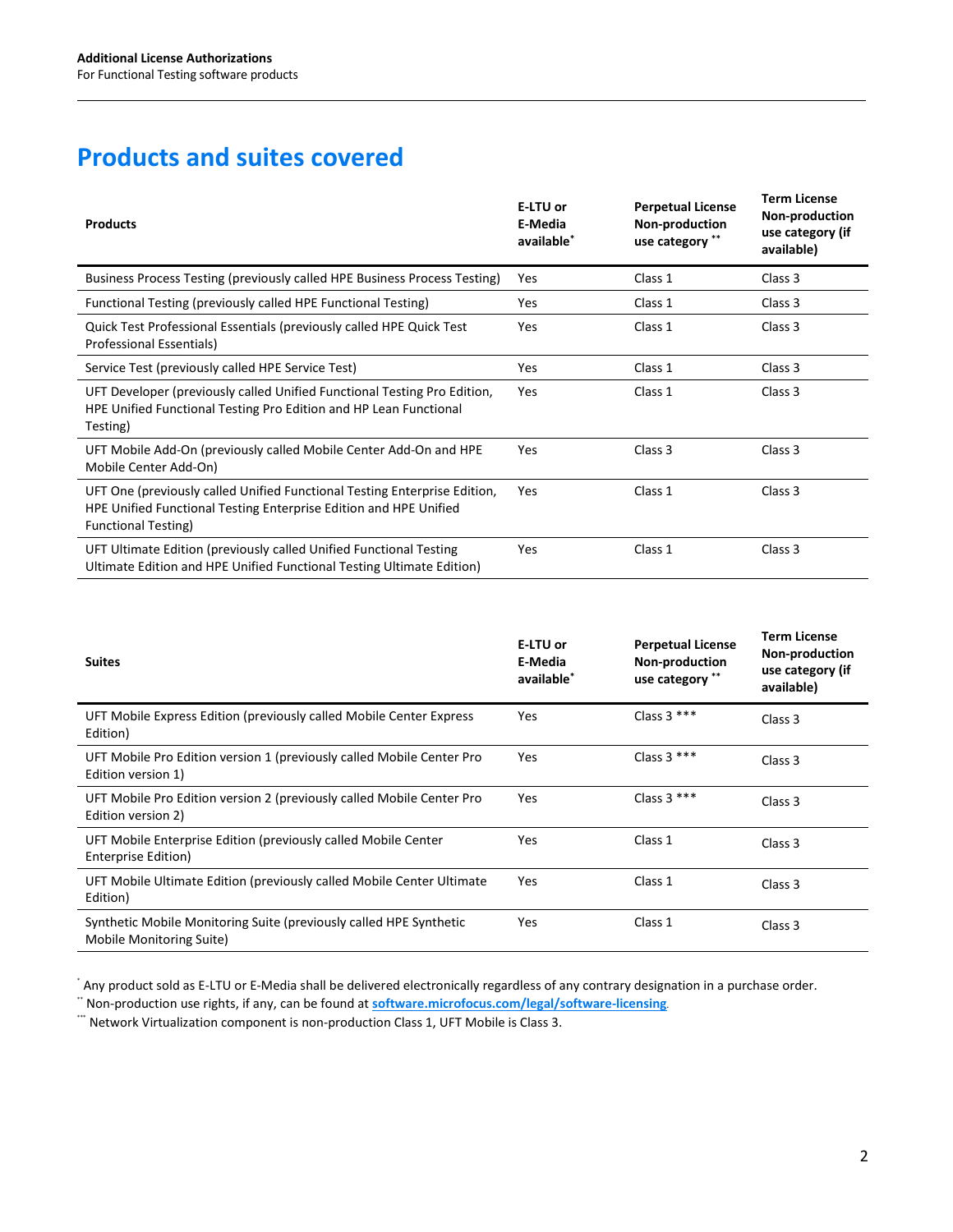# **Definitions**

Capitalized terms not otherwise defined in this ALA document are defined in the governing agreement.

| Term                                    | <b>Definition</b>                                                                                                                                                                                                                                                                                                                                                                                                                                                                                                                                                                     |
|-----------------------------------------|---------------------------------------------------------------------------------------------------------------------------------------------------------------------------------------------------------------------------------------------------------------------------------------------------------------------------------------------------------------------------------------------------------------------------------------------------------------------------------------------------------------------------------------------------------------------------------------|
| Application Under Test or<br><b>AUT</b> | Means a software application being tested by software.                                                                                                                                                                                                                                                                                                                                                                                                                                                                                                                                |
| Area                                    | Means a license allowing the software to be used in a single region, defined as the Americas (North,<br>Central and South America and Mexico) or EMEA (Europe, Middle East and Africa) or JAPAC (Japan, Asia,<br>Pacific Rim and Australia); Area cannot be global or multiple regions. Area is determined where the order<br>for the license is placed, unless the applicable Supporting Material indicates otherwise. Area licenses<br>cannot be moved to an alternate Area from where the original order was placed, without paying to<br>Micro Focus a geographic relocation fee. |
| Bundle or Bdl                           | Means an offering which includes a Term LTU, Term Support and SaaS.                                                                                                                                                                                                                                                                                                                                                                                                                                                                                                                   |
| <b>Concurrent Access</b>                | Means simultaneous use of one Device at any point in time.                                                                                                                                                                                                                                                                                                                                                                                                                                                                                                                            |
| Concurrent Flow or CC<br>Flow           | Means the number of individual, simultaneous flows that can be run at any point in time. Flow<br>represents the bi-directional communication between specified source and target in which a single<br>network condition is applied (source and target can be the local machine, a remote host or a range of<br>hosts).                                                                                                                                                                                                                                                                |
| Concurrent User or<br>CC User           | Means the software is licensed by the amount of users that simultaneously use the software at any one<br>point in time. The software can be installed on any number of computers, provided that the actual usage<br>of the software does not exceed the number of licenses purchased.                                                                                                                                                                                                                                                                                                 |
| <b>Concurrent Viewer</b>                | Means the software is licensed by the amount of users that simultaneously view the software at any one<br>point in time. The software can be accessed by any number of computers, provided that the actual usage<br>of the software does not exceed the number of licenses purchased. Viewing the software does not allow<br>for editing or making modifications to the software.                                                                                                                                                                                                     |
| Content                                 | Means the pre-packaged programs, utilities and data included with the application.                                                                                                                                                                                                                                                                                                                                                                                                                                                                                                    |
| Developer                               | Means the individual responsible for the design and development of the application.                                                                                                                                                                                                                                                                                                                                                                                                                                                                                                   |
| Development Platform                    | Means the collection of included code, utilities and API's that allow extending the capabilities of the<br>application.                                                                                                                                                                                                                                                                                                                                                                                                                                                               |
| Device or Dev                           | Means an addressable entity, physical or virtual, including but not limited to router, switch, bridge, hub,<br>server, PC, laptops, handheld device or printer that resides within the range defined for interrogation<br>and asset tracking.                                                                                                                                                                                                                                                                                                                                         |
| E-LTU and E-Media                       | Means products which are electronically delivered only, and as such any reference to FOB Destination or<br>delivery methods that are stated on your purchase order other than electronic shall be null and void with<br>respect to these E-LTU or E-Media products.                                                                                                                                                                                                                                                                                                                   |
| Global or Gbl                           | Means the right to use software worldwide.                                                                                                                                                                                                                                                                                                                                                                                                                                                                                                                                            |
| Instance                                | Is defined as each implementation of the application installed on a server.                                                                                                                                                                                                                                                                                                                                                                                                                                                                                                           |
| Internal Use                            | Means access and Use of the software for purposes of supporting your internal operations or functions.                                                                                                                                                                                                                                                                                                                                                                                                                                                                                |
| Location                                | Means an end-point where a BPM Transaction can be run from. The same BPM Transaction is often run<br>from multiple locations such as different city or country office locations.                                                                                                                                                                                                                                                                                                                                                                                                      |
| LTU                                     | Means License To Use.                                                                                                                                                                                                                                                                                                                                                                                                                                                                                                                                                                 |
| Mobile Device or<br>Mbl Dev             | Means a Device running an operating system designed for mobile devices such as but not limited to<br>mobile phones, tablet computers and smart phones that typically connect to a network by means of Wi-<br>Fi or cellular data.                                                                                                                                                                                                                                                                                                                                                     |
| Node Locked Instance                    | Means an Instance which can only be used with a specific node.                                                                                                                                                                                                                                                                                                                                                                                                                                                                                                                        |
| Remote Access                           | Means the act of accessing a computer over the network from an originating location remotely removed<br>from the Site or the location of the computer being accessed or controlled.                                                                                                                                                                                                                                                                                                                                                                                                   |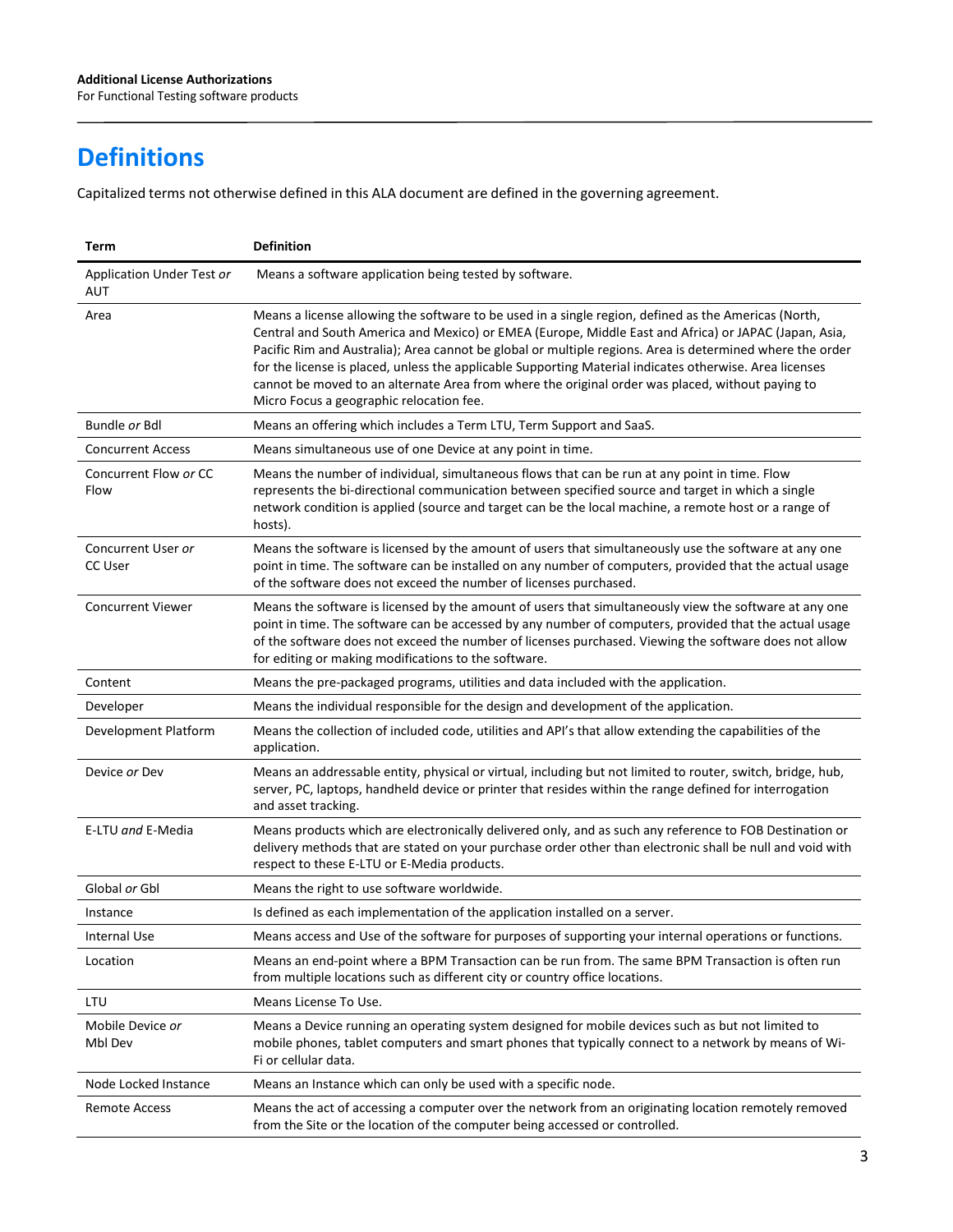#### **Additional License Authorizations**

For Functional Testing software products

| <b>Term</b>                                        | <b>Definition</b>                                                                                                                                                                                                                                                                                                                                                                                                                                                                                                                                                                                                                                                                                                                                                                                                                                                                                                                                                                                                                                                                                                                                                                                                                                                                    |
|----------------------------------------------------|--------------------------------------------------------------------------------------------------------------------------------------------------------------------------------------------------------------------------------------------------------------------------------------------------------------------------------------------------------------------------------------------------------------------------------------------------------------------------------------------------------------------------------------------------------------------------------------------------------------------------------------------------------------------------------------------------------------------------------------------------------------------------------------------------------------------------------------------------------------------------------------------------------------------------------------------------------------------------------------------------------------------------------------------------------------------------------------------------------------------------------------------------------------------------------------------------------------------------------------------------------------------------------------|
| <b>Robotic Process</b><br><b>Automation or RPA</b> | Means an application that simulates attended or unattended human actions through the execution of<br>automated tasks.                                                                                                                                                                                                                                                                                                                                                                                                                                                                                                                                                                                                                                                                                                                                                                                                                                                                                                                                                                                                                                                                                                                                                                |
| SaaS                                               | Means Software as a Service which is a service which allows access to the software, support and related<br>professional services, as described in an order document, datasheet or a Statement of Work (SOW).                                                                                                                                                                                                                                                                                                                                                                                                                                                                                                                                                                                                                                                                                                                                                                                                                                                                                                                                                                                                                                                                         |
| Seat                                               | Means only one Device is authorized to use the software within the designated Site at a time.                                                                                                                                                                                                                                                                                                                                                                                                                                                                                                                                                                                                                                                                                                                                                                                                                                                                                                                                                                                                                                                                                                                                                                                        |
| Seat User                                          | Means only one Device or user is authorized to use the software within the designated Site at a time.                                                                                                                                                                                                                                                                                                                                                                                                                                                                                                                                                                                                                                                                                                                                                                                                                                                                                                                                                                                                                                                                                                                                                                                |
| Site or S                                          | Means a license allowing the software to be used at an address (e.g., room number, department<br>number, building number, street address, campus etc.) or a group of addresses specified in the<br>applicable Supporting Material. Site cannot include multiple addresses or addresses in multiple countries<br>or states. Site licenses cannot be moved to an alternate Site after the original purchase without paying to<br>Micro Focus a geographic relocation fee. If no Site address is explicitly specified in the Supporting<br>Material, then the Site address will be the Ship To address specified on the quotation.                                                                                                                                                                                                                                                                                                                                                                                                                                                                                                                                                                                                                                                      |
| Suite                                              | Means two or more software products combined into a single license offering or a single software<br>product which includes two or more licenses. The specific software products included in a Suite are<br>specified in the software specific license terms below. Software products included in a Suite are<br>governed by the individual authorizations and use restrictions associated with each software product,<br>except where specified in the specific Suite software specific license terms below.                                                                                                                                                                                                                                                                                                                                                                                                                                                                                                                                                                                                                                                                                                                                                                         |
| Term License to Use or<br>Term LTU                 | Means a software license to use (LTU) which indicates in its license description that the license is valid for<br>a specific period of time such as One Month (1M), One Year (1Y) etc. Term LTU's are not perpetual<br>licenses.                                                                                                                                                                                                                                                                                                                                                                                                                                                                                                                                                                                                                                                                                                                                                                                                                                                                                                                                                                                                                                                     |
| <b>Term Support</b>                                | Means a fixed period support offering that is only valid during the time period of the associated Term<br>LTU.                                                                                                                                                                                                                                                                                                                                                                                                                                                                                                                                                                                                                                                                                                                                                                                                                                                                                                                                                                                                                                                                                                                                                                       |
| <b>Third Party Location</b>                        | Means a location leased or owned by the Third Party.                                                                                                                                                                                                                                                                                                                                                                                                                                                                                                                                                                                                                                                                                                                                                                                                                                                                                                                                                                                                                                                                                                                                                                                                                                 |
| Third Party Use                                    | Means as authorized in the Software Specific License Terms, you may permit a Third Party to access and<br>use the software on your behalf for the sole purpose of providing services to you, provided that; (i) If you<br>have a Site License then a Third Party may use the software only at your site; and (ii) for geographically<br>restricted licenses you have purchased the required Area or Global license for use at Third Party's<br>Location; and (iii) you designate the Third Party as your designated personnel for the purpose of<br>receiving Micro Focus support and maintenance services; and (iv) you are responsible and directly liable<br>to Micro Focus for the use of the software by the Third Party. Third Party may not use the software for<br>their own internal business purposes, nor permit any other third party to access the software; and (v)<br>you shall provide written notice to Micro Focus of the Third Party's name and the address of Third Party's<br>Location; and (vi) Upon the termination or expiration of Third Party's services to you, you shall promptly<br>instruct the Third Party to remove and return all software in its possession to you and you shall promptly<br>notify Micro Focus of such termination or expiration. |
| Transaction or Txn                                 | Means a series of distinct actions relevant for monitoring an IT service or process. It is represented and<br>stored in software as a single, unique measuring capability for a stated Key Performance Indicator (KPI).                                                                                                                                                                                                                                                                                                                                                                                                                                                                                                                                                                                                                                                                                                                                                                                                                                                                                                                                                                                                                                                              |
| Unlimited or Unl                                   | Means without restrictions in terms of number of systems, devices or media, depending on the context.                                                                                                                                                                                                                                                                                                                                                                                                                                                                                                                                                                                                                                                                                                                                                                                                                                                                                                                                                                                                                                                                                                                                                                                |
| Use                                                | Means to install, store, load, execute and display one copy of the software.                                                                                                                                                                                                                                                                                                                                                                                                                                                                                                                                                                                                                                                                                                                                                                                                                                                                                                                                                                                                                                                                                                                                                                                                         |

## **Software specific license terms**

Software products with software specific license terms are described below. Software products covered by this ALA document (as listed above) and not covered in this section do not have software specific license terms.

#### **Business Process Testing (previously called HPE Business Process Testing)**

Business Process Testing is licensed by either Site Concurrent User, Area Concurrent User or Global Concurrent User. Remote Access is permitted where users are regularly employed at the Site or Area. Remote Access by users located outside of the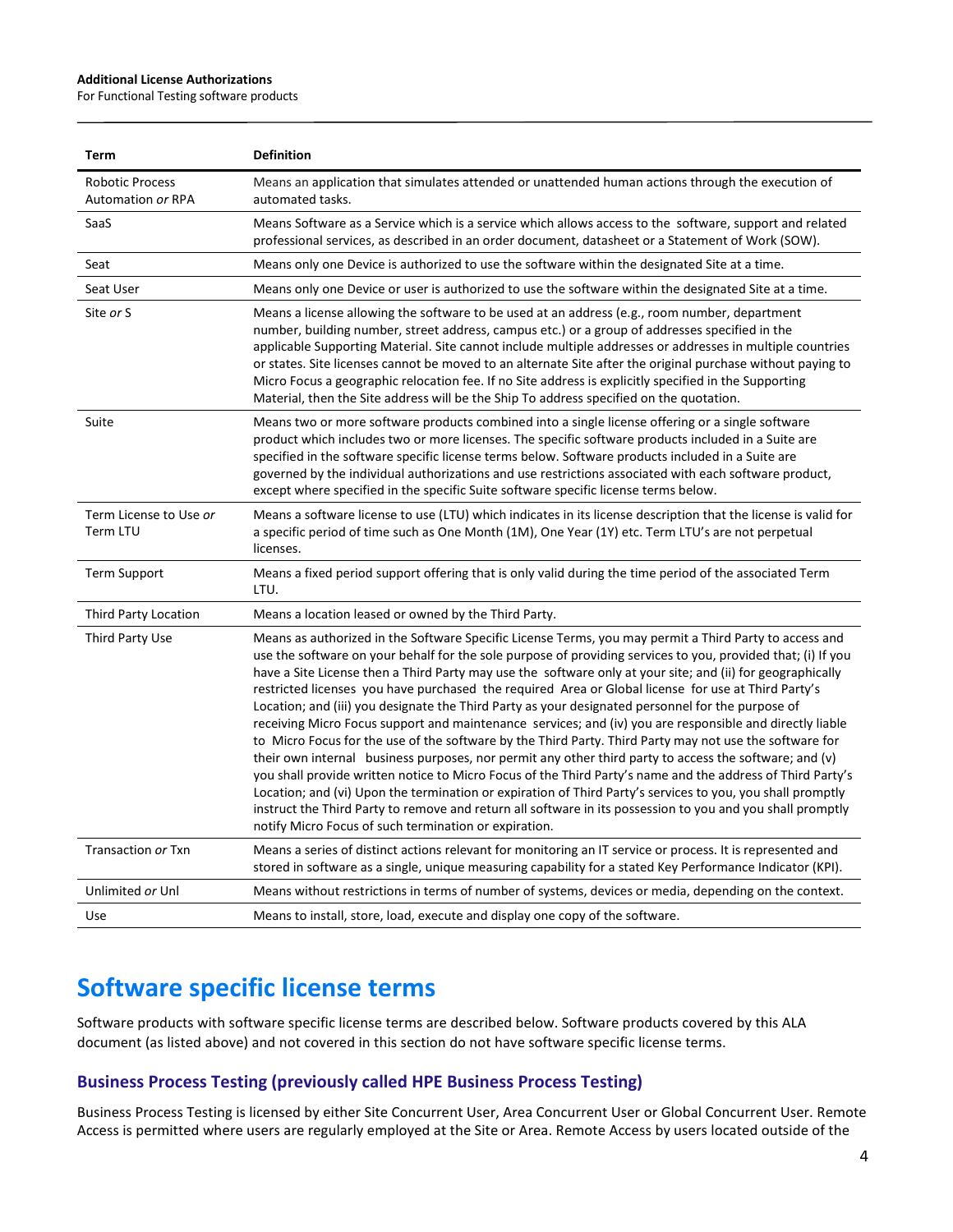Area requires a Global license. This software requires an Application Lifecycle Management or Quality Center Enterprise License for both manual and automated testing. In addition, for automated testing a Functional Testing license or an UFT One license is required. This software shall be used only in accordance with the Site, Area or Global license that corresponds with the Application Lifecycle Management or Quality Center Enterprise license. Third Party access and use at the Third Party Location is permitted in accordance with the Third Party Use. Third Party Use at the Third Party Location requires an Area or a Global license. If the Third Party Location is outside of the Area licensed by you, then you must obtain a Global license. Micro Focus software licensed for load testing or functional testing purposes may be used only for the testing (load or functional) function originally licensed. Use of the Functional Testing tools (Business Process Testing) in production where you are utilizing Robotic Process Automation is permitted. Micro Focus is not liable for any consequences and or damages resulting from Use of the software to perform functions for which it is was not originally licensed.

## **Functional Testing (previously called HPE Functional Testing)**

Functional Testing is licensed for testing purposes only and by either Seat, Seat User, Site Concurrent User, Area Concurrent User or Global Concurrent User. Remote Access is permitted where users are regularly employed at the Site or Area. Remote Access by users located outside of the Area requires a Global license. The AUT and the licensed software must reside at the same Site or Area as applicable. Third Party access and use at the Third Party Location is permitted in accordance with Third Party Use. Third Party Use at the Third Party Location requires an Area or a Global license. If the Third Party Location is outside of the Area licensed by you, then you must obtain a Global license. Micro Focus software licensed for load testing or functional testing purposes may be used only for the testing (load or functional) function originally licensed. Use of the Functional Testing tools (Functional Testing) in production where you are utilizing Robotic Process Automation is permitted. Micro Focus is not liable for any consequences and or damages resulting from Use of the software to perform functions for which it is was not originally licensed.

## **Quick Test Professional Essentials (previously called HPE Quick Test Professional Essentials)**

Quick Test Professional Essentials is licensed for testing purposes only and by either Seat User or Concurrent User. When licensed by Seat User, the following applies: Remote Access, the act of accessing a computer over the network from an originating location remotely removed from the Site location of the computer being accessed or controlled, is only permitted where users are regularly employed at the Site and the AUT and the licensed software must reside at the same Site. Third Party access and use at the Third Party Location is permitted in accordance with Third Party Use. Third Party Use at the Third Party Location requires an Area or a Global license. If the Third Party Location is outside of the Area licensed by you, then you must obtain a Global license. Micro Focus software is licensed for load testing or functional testing purposes only and may be used only for the testing (load or functional) function originally licensed. Micro Focus is not liable for any consequences and or damages resulting from Use of the software to perform functions for which it is was not originally licensed.

#### **Service Test (previously called HPE Service Test)**

The Service Test software is licensed for testing purposes only. Service Test is licensed by either Seat, Seat User, Site Concurrent User, Area Concurrent User or Global Concurrent User. When Service Test is licensed by Site Concurrent User, Area Concurrent User or Global Concurrent User the following applies: a) The AUT and licensed software must reside at the same Site or Area as applicable. b) Remote Access is permitted where users are regularly employed at the Site or Area. c) Remote Access by users located outside of the Area requires a Global license. d) Third Party access and use at the Third Party Location is permitted in accordance with Third Party Use. Third Party Use at the Third Party Location requires an Area or a Global license. If the Third Party Location is outside of the Area licensed by you, then you must obtain a Global license. Micro Focus is not liable for any consequences and or damages resulting from Use of the software to perform functions for which it is was not originally licensed.

#### **UFT Mobile Add-On (previously called Mobile Center Add-On and HPE Mobile Center Add-On)**

UFT Mobile Add-On is licensed by Concurrent Access for a Mobile Device and requires a license for UFT Mobile Express Edition, UFT Mobile Pro Edition, UFT Mobile Enterprise Edition or UFT Mobile Ultimate Edition.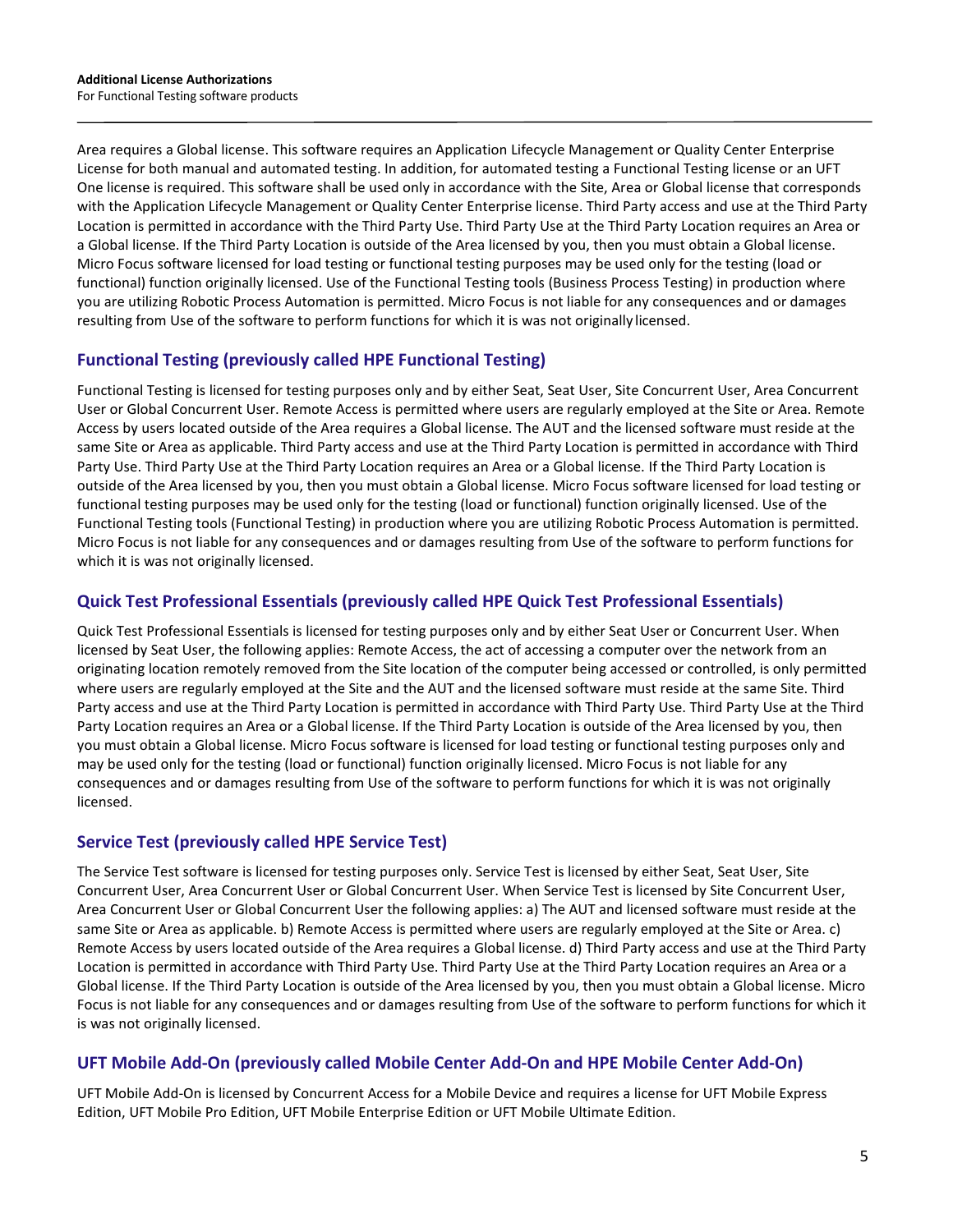**UFT One (previously called Unified Functional Testing Enterprise Edition, HPE Unified Functional Testing Enterprise Edition and HPE Unified Functional Testing), UFT Developer (previously called Unified Functional Testing Pro Edition and HPE Unified Functional Testing Pro Edition) and UFT Ultimate Edition (previously called Unified Functional Testing Ultimate Edition and HPE Unified Functional Testing Ultimate Edition)**

UFT One and UFT Developer are licensed by either Seat, Seat User or Concurrent User. When licensed by Seat or by Seat User, the following applies: Remote Access is permitted where users are regularly employed at the Site and the AUT and the licensed software must reside at the same Site. UFT Ultimate Edition is licensed by Concurrent User. UFT software is licensed for functional testing purposes only. Micro Focus is not liable for any consequences and or damages resulting from Use of the software to perform functions for which it is was not originally licensed.

UFT Developer licenses grant access to the previous Unified Functional Testing Pro solution, which is different than the UFT One (previously Unified Functional Testing) solution in many aspects, for example the scripting language, working environment, tools set, ease of use and more.

UFT One licenses grant rights to use either the UFT Developer or UFT One, so as long as they are not activated simultaneously; the same license can operate both products. This license is equal to the previous Unified Functional Testing license that was sold prior to version 14.00.

UFT Ultimate Edition is a bundle of products that includes everything UFT One provides as well as entitlement to one Business Process Testing Global Concurrent User and one limited UFT Mobile license which provides 1 Concurrent Access for 1 Mobile Device for the Functional Testing tools (Functional Testing, Unified Functional Testing, or UFT One) only. In order to take advantage of the Business Process Testing license in this bundle customer must have an Application Lifecycle Management or a Quality Center Enterprise license.

Third Party access and use at the Third Party Location is permitted in accordance with Third Party Use. Third Party Use at the Third Party Location requires an Area or a Global license. If the Third Party Location is outside of the Area licensed by you, then you must obtain a Global license. Micro Focus software licensed for load testing or functional testing purposes may be used only for the testing (load or functional) function originally licensed. Use of the Functional Testing tools (UFT One, UFT Ultimate Edition, and UFT Developer) in production where you are utilizing Robotic Process Automation is permitted. Micro Focus is not liable for any consequences and or damages resulting from Use of the software to perform functions for which it is was not originally licensed.

| Suite                                                                                             | <b>Offering includes</b>                                                                                                                                                                                                      | Additional terms (if any) |
|---------------------------------------------------------------------------------------------------|-------------------------------------------------------------------------------------------------------------------------------------------------------------------------------------------------------------------------------|---------------------------|
| UFT Mobile Express Edition<br>(previously called Mobile<br>Center Express Edition)                | ■ 1 Concurrent Access for 1 Mobile Device<br>■ 1 Service Virtualization Virtual Service - Web, Mobile<br>and IoT                                                                                                              |                           |
| UFT Mobile Pro Edition<br>version 1 (previously called<br>Mobile Center Pro Edition<br>version 1) | ■ 4 Concurrent Access for 4 Mobile Devices<br>■ 1 Network Virtualization Node Locked Instance with 2<br><b>Concurrent Flows</b><br>■ 4 Service Virtualization Virtual Services - Web, Mobile<br>and IoT                       |                           |
| UFT Mobile Pro Edition<br>version 2 (previously called<br>Mobile Center Pro Edition<br>version 2) | ■ 4 Concurrent Access for 4 Mobile Devices<br>■ 1 Network Virtualization Node Locked Instance with 2<br>Concurrent Flows<br>■ 1 UFT One Concurrent User<br>4 Service Virtualization Virtual Services - Web, Mobile<br>and IoT |                           |

## **Functional Testing Suite offerings**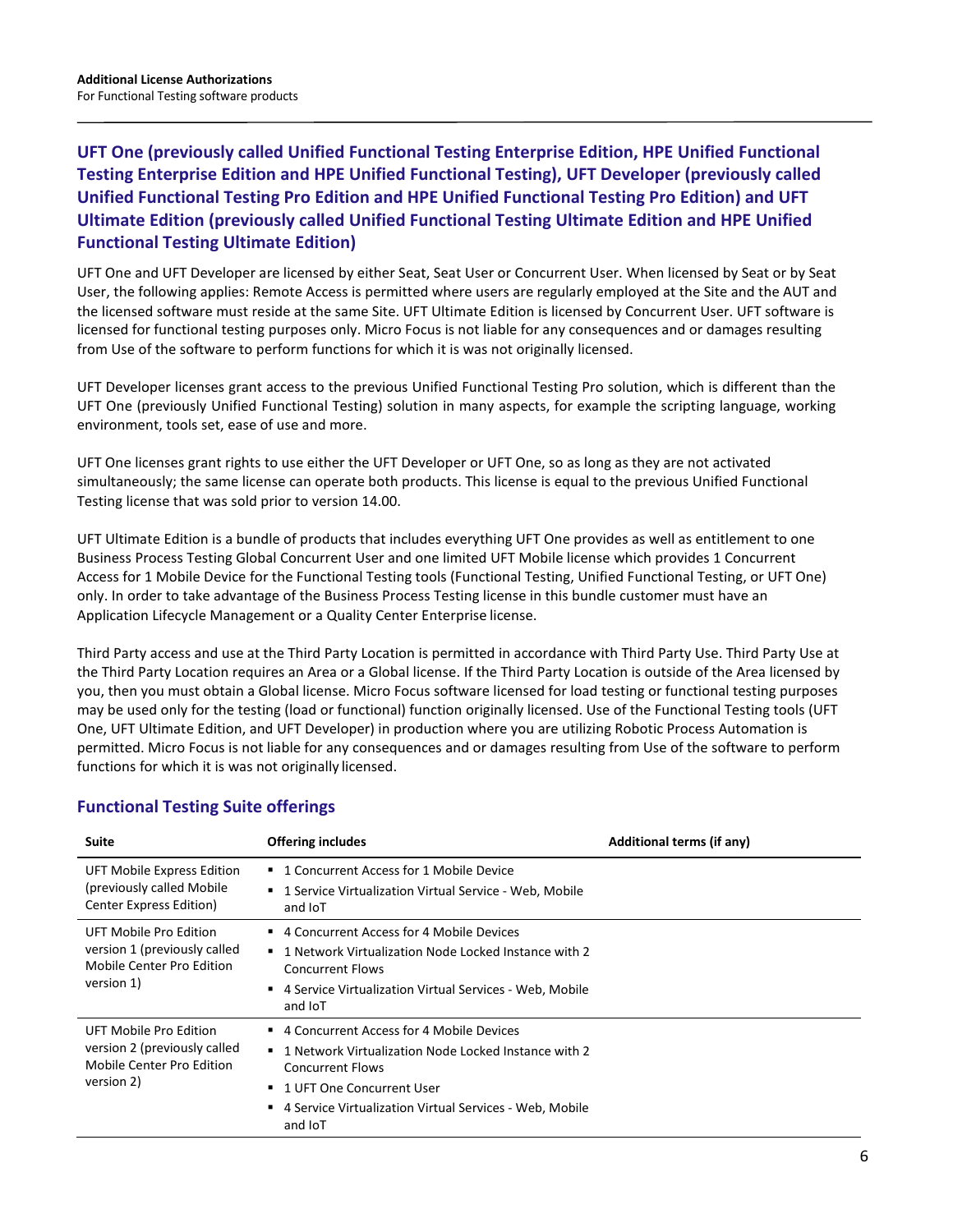#### **Additional License Authorizations**

For Functional Testing software products

| <b>Suite</b>                                                                                                | <b>Offering includes</b>                                                                                                                                                                                                                                             | <b>Additional terms (if any)</b>                                                                                                                                                                                                                                                                                                                        |
|-------------------------------------------------------------------------------------------------------------|----------------------------------------------------------------------------------------------------------------------------------------------------------------------------------------------------------------------------------------------------------------------|---------------------------------------------------------------------------------------------------------------------------------------------------------------------------------------------------------------------------------------------------------------------------------------------------------------------------------------------------------|
| <b>UFT Mobile Enterprise</b><br>Edition (previously called<br>Mobile Center Enterprise<br>Edition)          | ■ 30 Concurrent Access for 30 Mobile Devices<br>" 1 Network Virtualization Node Locked Instance with<br><b>30 Concurrent Flows</b><br>1 UFT One Concurrent User<br>٠<br>30 Service Virtualization Virtual Services - Web,<br>٠<br>Mobile and IoT                     |                                                                                                                                                                                                                                                                                                                                                         |
| UFT Mobile Ultimate Edition<br>(previously called Mobile<br>Center Ultimate Edition)                        | ■ Unlimited Concurrent Access for Unlimited Mobile<br><b>Devices</b><br>■ 1 Network Virtualization Node Locked Instance with<br>100 Concurrent Flows<br>1 UFT One Concurrent User<br>٠.<br>100 Service Virtualization Virtual Services - Web,<br>٠<br>Mobile and IoT |                                                                                                                                                                                                                                                                                                                                                         |
| <b>Synthetic Mobile Monitoring</b><br>Suite (previously called HPE<br>Synthetic Mobile Monitoring<br>Suite) | • 25 Business Process Monitor Ultimate Edition<br><b>Transaction Unlimited Locations</b>                                                                                                                                                                             | ■ Each Transition license includes:<br>• Service Level Management for<br><b>Business Process Monitor and</b><br>limited Service Health Analyzer for<br><b>Business Process Monitor.</b><br>• Limited Service Health Analyzer for<br><b>Business Process Monitor provides</b><br>access to Service Health Analyzer<br>functionality for Business Process |
|                                                                                                             | ■ 1 UFT Mobile Pro Edition version 2                                                                                                                                                                                                                                 | Monitor data only<br>Includes:<br>• 4 Concurrent Access for 4 Mobile<br><b>Devices</b><br>1 Network Virtualization Node<br>Locked Instance with 2 Concurrent<br><b>Flows</b><br>• 1 UFT One Concurrent User<br>4 Service Virtualization Virtual<br>Services - Web, Mobile and IoT                                                                       |